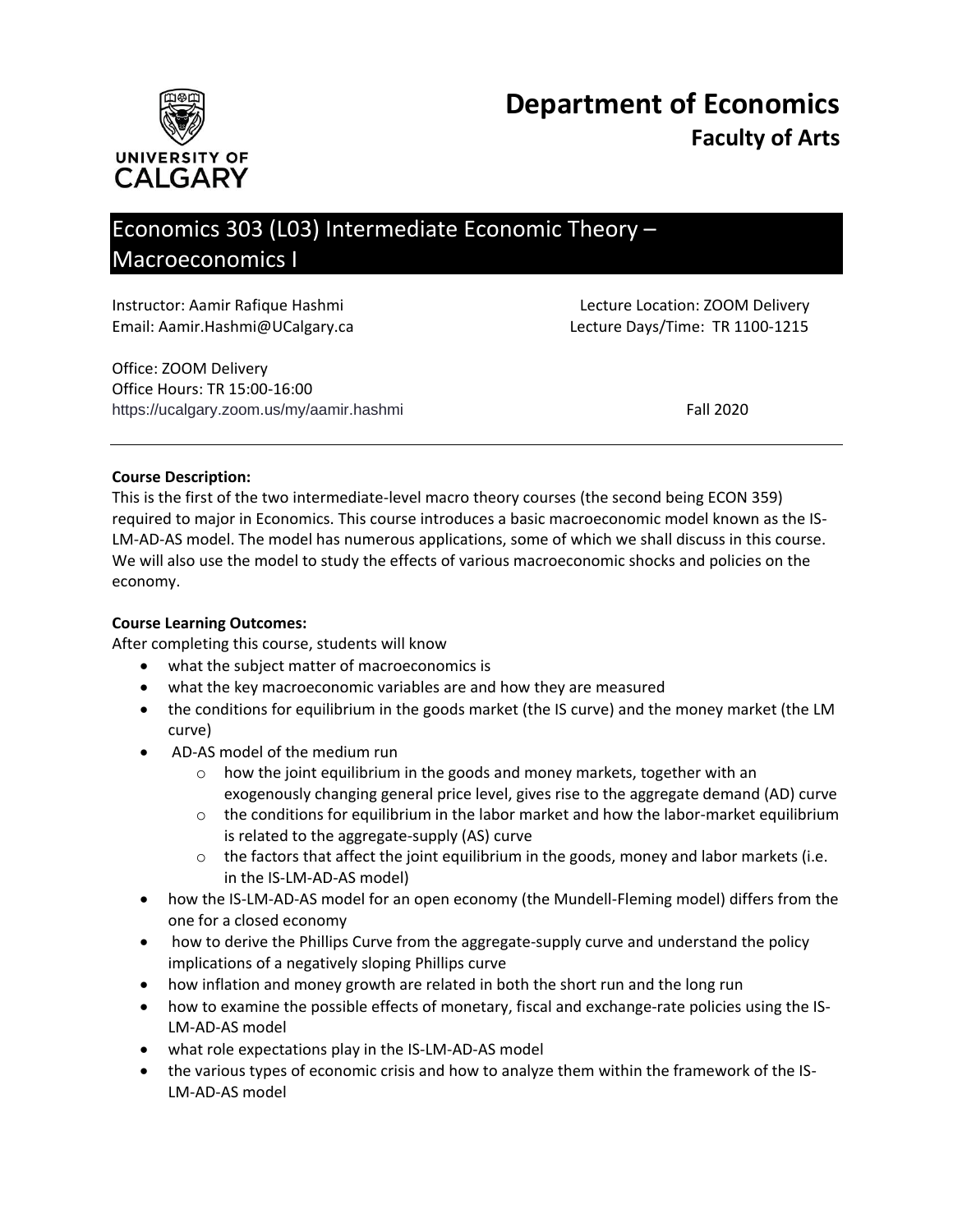# **Course Outline:**

- 1. The Goods Market (chapter 3)
- 2. Financial Markets (chapter 4)
- 3. Goods and Financial Markets: The IS-LM Model (chapter 5)
- 4. Openness in Goods and Financial Markets (chapter 6)
- 5. The Goods Market in an Open Economy (chapter 7)
- 6. Open-Economy IS-LM Model (chapter 8 and instructor's notes)
- 7. The Labor Market (chapter 9)
- 8. The Basic AD-AS Model (chapter 10)
- 9. The AD-AS Model: Liquidity Trap and Supply Shocks (chapter 11)
- 10. The Phillips Curve (chapter 12)
- 11. Inflation, Economic Growth and Money Growth (chapter 13)

#### **Prerequisites/corequisites:**

*Economics 201 and 203; and 3 units from Mathematics 249, 265 or 275.*

#### **Required Textbook(s):**

None

**Recommended Textbook(s):** Blanchard, Olivier and David Johnson. 2015. Macroeconomics, fifth Canadian edition. Toronto: Pearson Canada Inc.

#### **Additional Required Readings:**

These readings will be provided by the instructor on D2L.

- 1. Spilimbergo, Antonio, Steve Symansky and Martin Schindler. 2009. "Fiscal Multipliers." IMF Staff Position Note, SPN/09/11. Washington D.C., USA: The International Monetary Fund.
- 2. Bank of Canada. 2011. "Canada's Money Supply." Bank of Canada Backgrounder.
- 3. Romer, David. 2000. "Keynesian Macroeconomics without the LM Curve." Journal of Economic Perspectives, 14:2, pp. 149--169.
- 4. Bank of Canada. 2012. "The Exchange Rate." Bank of Canada Backgrounder.
- 5. Wikipedia (2019). "Dutch Disease."
- 6. Powell, James. 2005. "A History of the Canadian Dollar." Bank of Canada, pp. 66-70.
- 7. Patterson, Martha, Myriam Hazel and Dylan Saunders. 2019. "Annual Review of the Labour Market." Labour Statistics: Research Papers, Catalogue No. 75-004-M-2019002, Statistics Canada.
- 8. Wikipedia. 2019. "Misery Index (Economics)."
- 9. The Economist. 2019. "Economic and Financial Indicators." April 13th, p. 84.
- 10. Blinder, Alan S. 2018. "Is the Phillips Curve Dead? And Other Questions for the Fed." Wall Street Journal, Eastern Edition, New York, N.Y., 4 May 2018, A.15.
- 11. Wall Street Journal. 2018. "Was the Phillips Curve Ever a Reliable Tool?" Wall Street Journal, Eastern Edition, Letters to the Editor, New York, N.Y., 10 May 2018, A.16.
- 12. Foy, Morgan. 2019. "Is the Phillips Curve Still a Useful Guide for Policymakers?" The NBER Digest (September), National Bureau of Economic Research, p. 4.

#### **Online Delivery:**

This course will be delivered online. Students are expected to be able to participate online in accordance with this Course Outline. Lectures, assignments, office hours, exams, readings and other course material, etc. all require online access and this access is the responsibility of the student.

In order to remotely participate in online courses, students will need to have: computer with a current and updated operating system (macOS or Windows will work with all university-supported online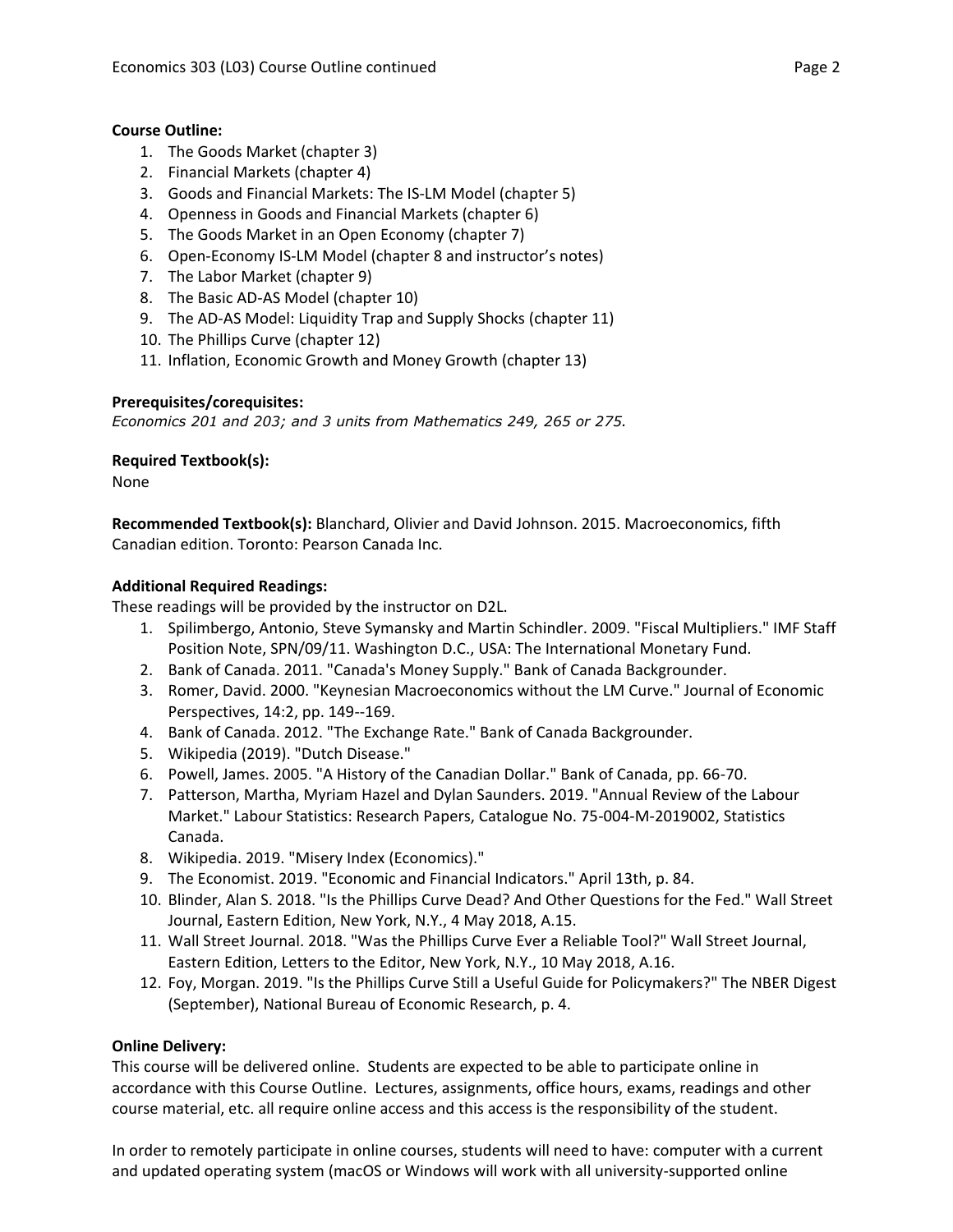learning technologies), a current and updated web browser installed – the latest versions of Firefox, Safari, Chrome or Edge will help to avoid compatibility issues, secure and reliable internet, microphone / headphones, webcam (optional), scanner (or camera to scan your work

# **Desire2Learn:**

This course will make use of the Desire2Learn (D2L) platform. Students who are registered in the course can log on a[t http://d2l.ucalgary.ca](http://d2l.ucalgary.ca/) through their student centre. Please note that D2L features a class e-mail list that may be used to distribute course-related information. These e-mails go to your University of Calgary e-mail addresses only.

#### **Lectures:**

Lectures will be delivered online at the Registrar scheduled times and delivered using ZOOM. The lectures will be recorded and subsequently posted to D2L.

#### **Tutorials:**

Students are expected to attend "virtually" the tutorial sections to which they have been assigned. Tutorials will be offered online, typically using ZOOM, but can involve moderated discussion boards and curated delivery of alternative online resources. During the tutorials, the TA will discuss pre-assigned questions and additional material relevant to the course that is not covered in lectures.

#### **Grade Determination and Final Examination Details:**

| FIRST MIDTERM EXAM  | 25%  |
|---------------------|------|
| SECOND MIDTERM EXAM | 25%  |
| FINAL EXAMINATION   | 50%  |
|                     | 100% |

The official grading system will be used. See [http://www.ucalgary.ca/pubs/calendar/current/f-1-1.html.](http://www.ucalgary.ca/pubs/calendar/current/f-1-1.html)

A passing grade on any component of the course is not required for a student to pass the course.

If a student's letter grade on the final exam exceeds their midterm(s) letter grade, the weight of the midterm(s) may be transferred to the final exam at the discretion of the instructor. The student must have written the midterm(s) or provided supporting documentation for the absence(s) such as a medical note or statutory declaration.

As per the Writing Across the Curriculum Statement in the Calendar, writing and grading thereof will be a factor in the evaluation of student work. [See https://www.ucalgary.ca/pubs/calendar/current/e-](https://www.ucalgary.ca/pubs/calendar/current/e-2.html)[2.html.](https://www.ucalgary.ca/pubs/calendar/current/e-2.html)

Both midterm exams will be take-home exams designed and intended to be completed in 50 minutes. The exams will be CLOSED book. The exams will be available on D2L. Student will download the exam from D2L, complete the exam, scan it, and submit using Dropbox in D2L. Student will have 50% extra time to complete the exam, at a time of your choosing, within a 24-hour period determined by the instructor.

The final examination will be take-home, comprehensive, and scheduled by the Registrar. Students will download the exam from D2L, complete the exam, scan it, and submit using Dropbox in D2L. Student will have 50% more time to complete the exam, at a time of their choosing, within the 24-hour period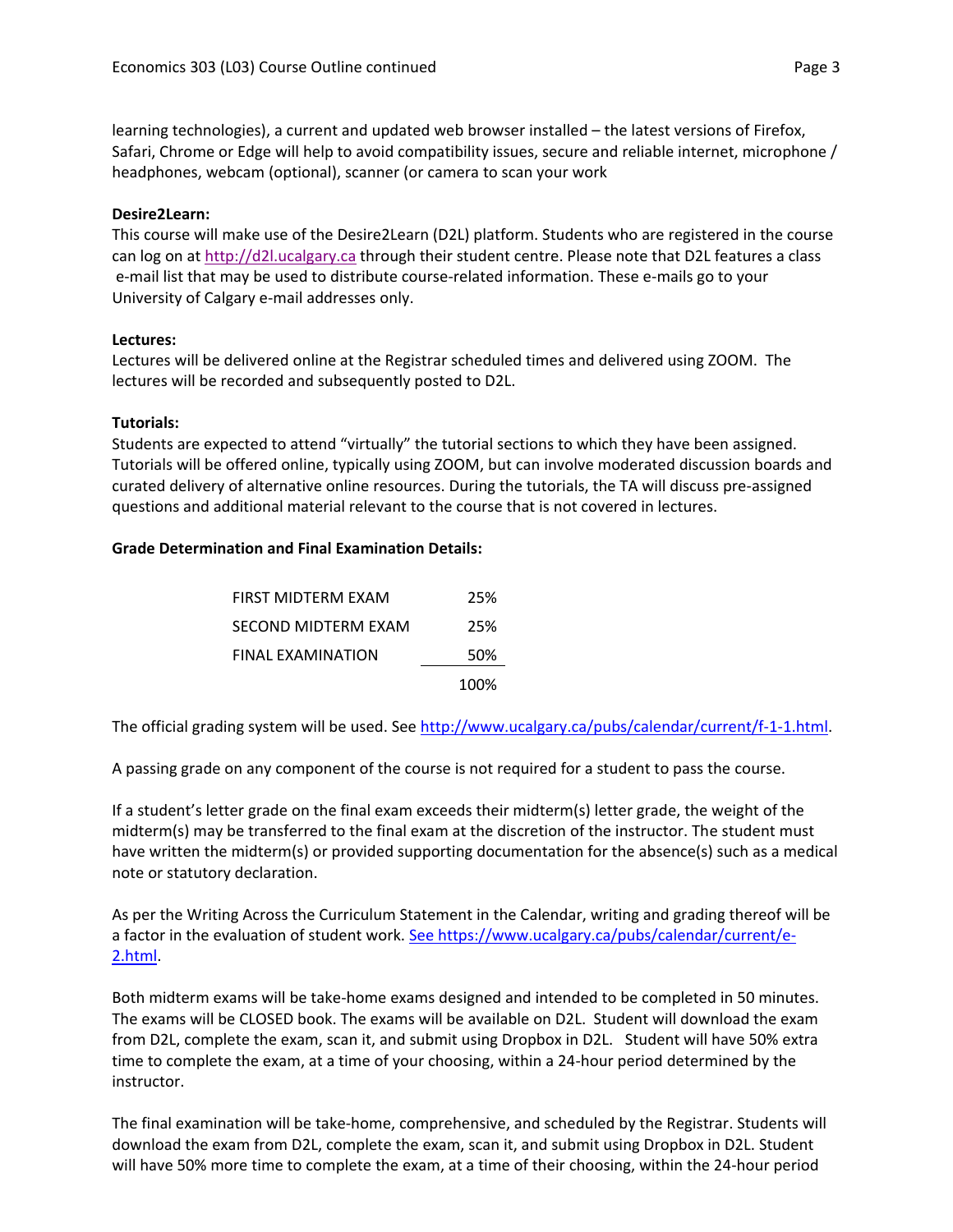that begins 24 hours before the end date of the Registrar's scheduled final exam for this course. The exam is designed and intended to be completed in two hours. The exam will be CLOSED book.

If a student cannot write their final exam on the date assigned by the Registrar's Office, they need to apply for a deferred exam [https://www.ucalgary.ca/pubs/calendar/current/g-6.html.](https://www.ucalgary.ca/pubs/calendar/current/g-6.html) Under no circumstance will this be accommodated by the Department.

Tests and exams WILL NOT involve multiple choice or fill-in-blank questions.

THERE WILL BE NO MAKEUP OR DEFERRED QUIZZES/TESTS/EXAMS under any circumstances, nor may the quizzes/tests/exams be written early. Students unable to write the quizzes/tests/exams because of documented illness, family emergency, religious observance, or university-sanctioned event will have the weight shifted to the final examination; otherwise a grade of zero will be assigned.

# **Reappraisal of Grades and Intellectual Honesty:**

*For Reappraisal of Graded Term Work, see Calendar I.2* <http://www.ucalgary.ca/pubs/calendar/current/i-2.html>

*For Reappraisal of Final Grade, see Calendar I.3* <http://www.ucalgary.ca/pubs/calendar/current/i-3.html>

# **ACADEMIC MISCONDUCT**

Academic Misconduct refers to student behavior that compromises proper assessment of students' academic activities and includes: cheating; fabrication; falsification; plagiarism; unauthorized assistance; failure to comply with an instructor's expectations regarding conduct required of students completing academic assessments in their courses; and failure to comply with exam regulations applied by the Registrar.

Student committing academic misconduct during the final exam will not receive a passing grade on the course.

For information on the Student Academic Misconduct Policy and Procedure please visit: <https://ucalgary.ca/policies/files/policies/student-academic-misconduct-policy.pdf> <https://ucalgary.ca/policies/files/policies/student-academic-misconduct-procedure.pdf>

Additional information is available on the Academic Integrity Website at [https://ucalgary.ca/student](https://ucalgary.ca/student-services/student-success/learning/academic-integrity)[services/student-success/learning/academic-integrity.](https://ucalgary.ca/student-services/student-success/learning/academic-integrity)

# **Academic Accommodations:**

Students seeking an accommodation based on disability or medical concerns should contact Student Accessibility Services; SAS will process the request and issue letters of accommodation to instructors. Students who require an accommodation in relation to their coursework based on a protected ground other than disability should communicate this need in writing to their Instructor. The full policy on Student Accommodations is available at [http://www.ucalgary.ca/policies/files/policies/student](http://www.ucalgary.ca/policies/files/policies/student-accommodation-policy.pdf)[accommodation-policy.pdf.](http://www.ucalgary.ca/policies/files/policies/student-accommodation-policy.pdf)

# **Freedom of Information and Protection of Privacy (FOIP) Act:**

Personal information is collected in accordance with FOIP. Assignments can only be returned to the student and will be accessible only to authorized faculty and staff. For more information, see <http://www.ucalgary.ca/legalservices/files/legalservices/faq-students.pdf> and [http://www.ucalgary.ca/legalservices/files/legalservices/faq-faculty\\_0.pdf.](http://www.ucalgary.ca/legalservices/files/legalservices/faq-faculty_0.pdf)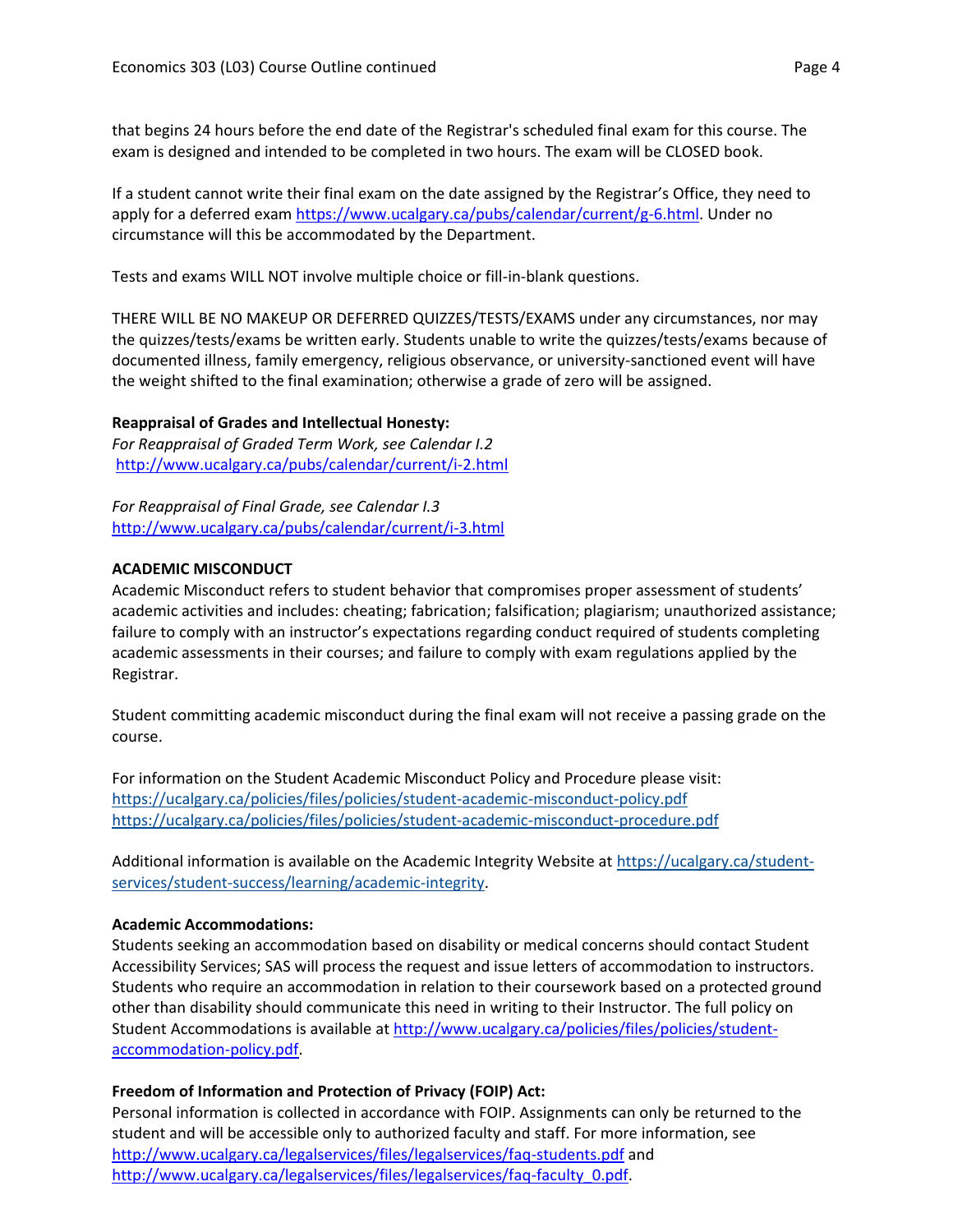#### **Recording of Lectures:**

Recording of lectures is prohibited, except for audio recordings authorized as an accommodation by SAS or an audio recording for individual private study and only with the written permission of the instructor. Any unauthorized electronic or mechanical recording of lectures, their transcription, copying, or distribution, constitutes academic misconduct. See [https://www.ucalgary.ca/pubs/calendar/current/e-](https://www.ucalgary.ca/pubs/calendar/current/e-6.html)[6.html.](https://www.ucalgary.ca/pubs/calendar/current/e-6.html)

# **Copyright Legislation:**

See the University of Calgary policy on Acceptable Use of Material Protected by Copyright at [www.ucalgary.ca/policies/files/policies/acceptable-use-of-material-protected-by-copyright.pdf.](http://www.ucalgary.ca/policies/files/policies/acceptable-use-of-material-protected-by-copyright.pdf) Students who use material protected by copyright in violation of this policy may be disciplined under the Non-Academic Misconduct Policy.

#### **Important Dates:**

Please check:<http://www.ucalgary.ca/pubs/calendar/current/academic-schedule.html>

# **Student Organizations:**

Faculty of Arts Students' Association (F.A.S.A.): Economics Department Representative

Office: SS 803, E-mail: [econrep@fasaucalgary.ca](mailto:econrep@fasaucalgary.ca) and Web: [www.fasaucalgary.ca.](http://www.fasaucalgary.ca/)

# Society of Undergraduates in Economics:

[https://www.ucalgarysue.com/.](https://www.ucalgarysue.com/)

Society of Undergraduates in Economics is a student run organization whose main purpose is to assist undergraduate economics students to succeed both academically and socially at the University of Calgary. Services include access to the exam bank, career events such as Industry Night and information sessions, mentorship programs, and social events for members. They invite you to join by contacting SUE at societyofundergradsineconomics@gmail.com.

# **Faculty of Arts Program Advising and Student Information Resources:**

- Have a question, but not sure where to start? The Arts Students' Centre is your information resource for everything in Arts! Drop in at SS102, call them at 403-220-3580, or email them at [artsads@ucalgary.ca.](mailto:artsads@ucalgary.ca) You can also visit the Faculty of Arts website at [http://arts.ucalgary.ca/undergraduate,](http://arts.ucalgary.ca/undergraduate) which has detailed information on common academic concerns, including program planning and advice.
- For registration (add/drop/swap), paying fees and assistance with your Student Centre, contact Enrolment Services at 403-210-ROCK [7625] or visit them in the MacKimmie Library Block.

# **Student Support and Resources:**

- See<https://www.ucalgary.ca/registrar/registration/course-outlines> for information on campus mental health resources, the Student Ombuds' Office, Student Success Centre, Safewalk, and Emergency Evacuation and Assembly.
- Online writing resources are available at [https://ucalgary.ca/student-services/student](https://ucalgary.ca/student-services/student-success/writing-support)[success/writing-support.](https://ucalgary.ca/student-services/student-success/writing-support)